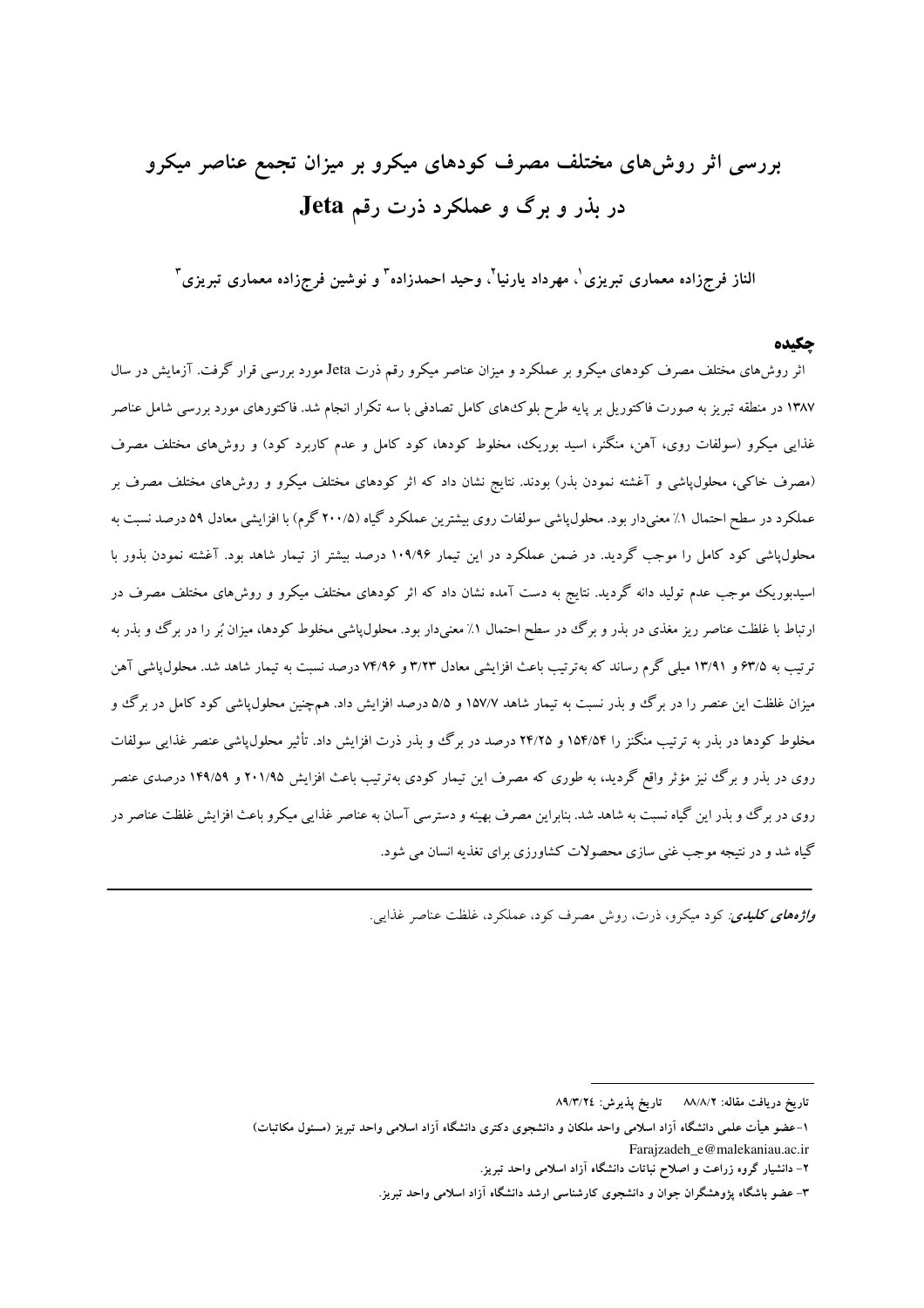بوریک، مخلوط کودها، کود کامل و شاهد) و روشهای مختلف مصرف کود شامل (مصرف در خاک، محلول،پاشی و آغشته نمودن بذر) بودند. جهت تجـزيه خاک محل اجــرای طرح، دو نمونه خاک از چهار نقطه مزرعه بر اساس پروفیل تهیه شده از اعماق ۲۰–۰ و ۳۵–۲۰ سانتی،متری نمونهبرداری و به آزمایشگاه خاکشناسی ارسال گردید (جدول١). در اردیبهشت ماه سال ١٣٨٧ عملیات تکمیلی تهیه زمین صورت گرفت. هر کرت آزمایشی شامل چهار ردیف کاشت بود. فاصله بین ردیفهای کاشت و بذرها روی ردیفها به ترتیب ۲۰ و ۲۰ سانتی متر و عمق کاشت ٤ سانتی متر در نظر گرفته شد. درصد عناصر میکرو موجود در کودها ( جدول ۲) و مخلوط مساوی از سایر کودها تهیه و به عنوان تیمار کود مخلوط مورد استفاده قرار گرفت. میزان استفاده از کود در خاک ۳۰ کیلوگرم در هکتار بوده و محلولپاشی باغلظت ۵ در هزار انجام شد (Farajzadeh et al., 2009; Yarnia et al., 2008). عملیات برداشت در مهرماه به طور جداگانه برای هر کرت انجام شد. به منظور از بین بردن اثر حاشیهای در هر کرت، برداشت از ردیفهای وسط با مساحتی معادل ۲/۵ متر مربع صورت گرفت و صفات عملکرد و غلظت عناصر در برگ و بذر اندازهگیری شدند. غلظت عناصر در برگ و بذر با استفاده از دستگاه جذب اتمی اندازهگیری شد. محاسبات آماری شامل تجزیه واریانس دادهها و مقایسه میانگینها با استفاده از برنامه آماری MSTATC و رسم شکلها با بهرهگیری از نرمافزار Excel انجام گرفت.

#### نتايج و بحث

اثر کودهای میکرو و روشهای مختلف مصرف آن ها و اثر متقابل نوع کود و روش مصرف در سطح احتمال ۱٪ دارای اختلاف معنى دارى در كليه صفات بود (جدول ٣).

## میزان بُر برگ

اثر مخلوط کودها به صورت محلولپاشی، غلظت عنصر غذایی بُر را معادل ۳۳/۵ پیپیام در برگها افزایش داد و کمترین میزان غلظت بُر در تیمار عدم مصرف کودهای ریزمغذی (۱۵ یی یی|م) بهدست آمد که افزایشی معادل ۳۲۳/۳ درصد در نتیجه محلولپاشی حاصل گردید. سپس بهترتیب کود کامل میکرو و بُر نسبت به شاهد بیشترین افزایش را در میزان عنصر غذایی بُر در برگها باعث شدند. محلول،پاشی کود کامل نیز همین تأثیر را در پی داشت، ولی شدت آن کمتر بود. سایر روشهای مصرف، به جز محلول،یاشی کود باعث افزایش

#### مقدمه

ذرت یکی از مهمترین منابع غذایی انسان به شمار میآید و در سطح وسیعی از زمینهای زراعی جهان مورد کشت قرار میگیرد. خاکهای زراعی مهم جهان بهترتیب ۱۵،۱۶،۱۵،۴٪، ۱۰ و۳ درصد دچار کمبود عناصر روی، بُر، مولیبدن، مس، منگنز و آهن مي باشند (Graham, 2008). علاوه بر گياهان، عناصر غذایی میکرو هر چند به مقادیر کم مورد نیاز بدن انسان می باشند ولی نقش مهمی در سلامت انسان برعهده دارند. کمبود عناصر غذایی میکرو موجب کاهش کمیت و کیفیت محصولات گیاهان زراعی میگردد (Hussain, 2005). هم اکنون مهمترین روش مصرف کودها، روش خاک مصرف میباشد. در سطح جهانی روشهای دیگری نیز برای استفاده از عناصر غذایی مورد استفاده قرار میگیرند که از آن جمله می توان روش آغشته کردن بذر و محلول پاشی روی اندامهای هوايي را نام برد (Bengtsson, 2005). مدني و همكاران نشان دادند که ٤٠ نيلوگرم در هکتار (Madani et al., 2007) سولفات روی در خاک و سپس محلول،پاشی قبل از گل(هی و در مرحله پر شدن دانه سویا صفات کمی و عملکرد سویا را به طور معنیداری افزایش داد. محلولپاشی برای برخی از عناصر غذایی میکرو روش موفقتری بوده است زیرا در این روش مقادیر کمی از عناصر غذایی میکرو مورد استفاده قرار می گیرد و این عناصر مستقیماً به خاک اضافه (Teixeira et al., 2004; Thalooth et al., نمى شوند (2006. آغشته نمودن بذر با عناصر غذایی میکرو روش مناسب تری می باشد و به راحتی قابل اجرا بوده و عناصر غذایی را در اختیار گیاهچهها قرار داده و باعث تقویت رشد جوانهها شده و گیاهچههای قویتری را تولید میکند ( Singh, 2007). در این پژوهش، به بررسی تأثیر روشهای مختلف مصرف کودهای ریز مغذی و تأثیر آن در غلظتهای مختلف بر تغییرات این عناصر در برگ و بذر و هم چنین عملکرد ذرت ير داخته شده است.

## مواد و روشها

در این پژوهش، آزمایش فاکتوریل بر پایه طرح بلوکهای کامل تصادفی با سه تکرار در سال زراعی١٣٨٧ در ایستگاه کشاورزی دانشگاه آزاد اسلامی تبریز به اجرا درآمد. تیمارهای آزمایشی عبارت از: عناصر غذایی ریزمغذی (سولفات روی، منگنر، آهن، اسید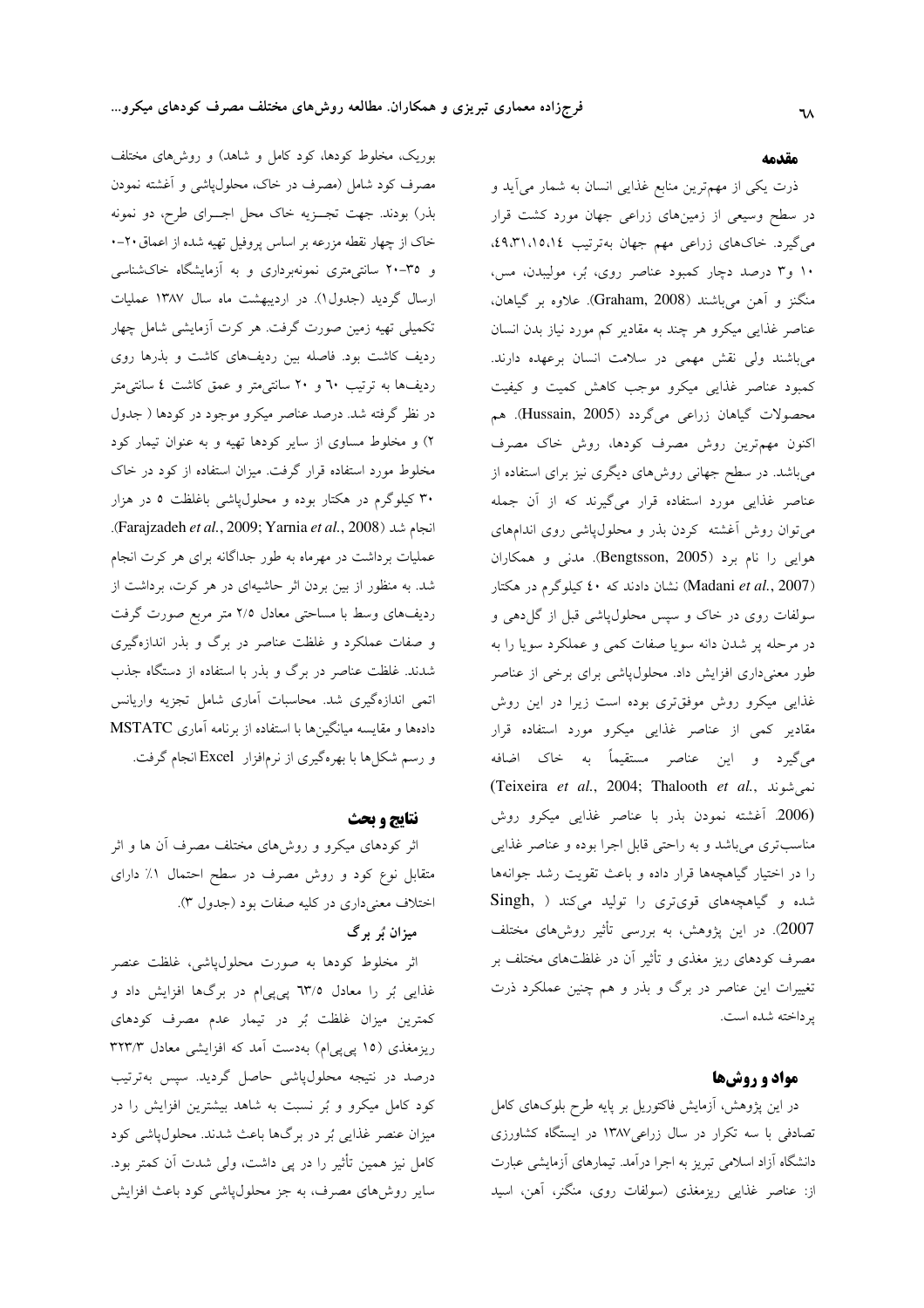معنیدار میزان این عنصر غذایی در برگها نسبت به شاهد گردید (شکل a1). محققان گزارش کردهاند که ۹۰ درصد بُر به کار برده شده در محلول یاشی بعد از ٢٤ ساعت می تواند جذب شود (Woodruff, 2007). در این آزمایش محلول،یاشی کود ریزمغذی اسید بوریک باعث کاهش میزان بُر در برگها شده است.

## میزان آهن برگ

محلولپاشی کود آهن بیشترین تأثیر را در افزایش آهن در بافت های برگی داشت که میزان آن ۱۵۷/۹۳ درصد نسبت به شاهد افزایش داشت و به شدت باعث افزایش مقدار این عنصر غذایی معادل ( ٦٠ پی پیام گردید. کمترین میزان غلطت آهن در برگ در تیمار شاهد معادل۲۳۳ پیپیام اندازهگیری شد. سایر روشهای مصرف این عنصر غذایی نیز باعث افزایش مقدار این عنصر در بافتهای برگی نسبت به شاهد گردید (شکل b1). لذا روش توصیه شده برای افزایش میزان این عنصر در بافتهای گیاهی و در نتیجه بهرهگیری بهتر از نقش فيزيولوژيكي أن، روش محلول پاشي مي باشد.

# میزان منگنز برگ

آغشته کردن بذر با مخلوطی از کودها بیشترین تأثیر را در افزایش میزان منگنز در برگها داشت (شکل c1)، به طوری که میزان منگنز در این تیمار به ۱۱۷ پی پی|م رسید و افزایشی معادل ٦٢/٣٩ درصد را نسبت به شاهد نشان داد. بیشترین تأثیر در افزایش منگنز برگها، روش محلولپاشی و آغشته کرده با بذر بود، لذا در این مورد توصیه بر این است که از کود کامل و مخلوطی از کودها استفاده شود.

# میزان روی برگ

محلولپاشی روی بیشترین تأثیر را در افزایش میزان روی در برگها داشت. بهترین نوع کود، سولفات روی بوده و بالاترین غلظت روی ٥١ پی پی ام از طریق محلول،پاشی بهدست آمد. کمترین غلظت روی در تیمار شاهد (۱٦/٨٩ پی پی|م) مشاهده شد که کاهشی معادل ۳٦٦/٨٨٪ را نشان داد (شکل d1). محلولپاشی کود کامل و روش مصرف به صورت اضافه نمودن مخلوطی از کودها به خاک بیشترین تأثیر را در افزایش روی برگها داشت. کاربرد روی به مقدار ۳۰/۳ کیلوگرم سولفات روی در هر هکتار غلظت روی را به میزان ٥٥/٦ ٪

افزایش داد، ولی غلظت منگنز ۲/۲ درصد کاهش یافت .(Ebrahim and Aly, 2004)

### ميزان بُر بذر

محلولپاشی تمام کودهای میکرو حاوی بُر باعث افزایش معنیدار میزان این عنصر غذایی در بذر گردید. در روش آغشته کردن بذر با کود بُر به دلیل عدم تشکیل دانه در بلال، میزان عنصر غذایی بُر صفر بهدست آمد (شکل2a). روش محلول،پاشی بیشترین تأثیر را در افزایش میزان این عنصر غذایی در بذر داشت که محلول،یاشی با کودهای مخلوط، غلظتی معادل ۱۳/۹۱یبی یی ام بُر را در بذر سبب گردید و کمترین میزان غلطت بُر در بذر در شاهد (۷/۹۵ پی پی|م) حاصل گردید. محلول،پاشی مخلوط کودها سبب افزایشی معادل ۰٫۷٤/۹۷٪ بُر گردید. اَغشته کردن بذر ذرت با کود اسید بوریک منجر به عدم تولید دانه در بلال شد. روش خاک مصرف اسید بوریک بعد از محلولپاشی مؤثر بود. استفاده از مخلوطی از کودهای میکرو و کود کامل بیشترین تأثیر را در افزایش میزان عنصر غذایی بُر در بذرها داشت.

# ميزان آهن بذر

بیشترین میزان غلظت آهن در بذر (۲۹/۳۲پی پی ام) با محلول پاشی آهن و کود میکرو کامل و کمترین میزان غلظت در تیمار شاهد با آغشته نمودن بذر معادل۳/۲۳ پی پیام با کاهشی معادل ۸۸/۹۸ ٪ حاصل گردید (شکل b2). روش محلول،یاشی بهترين روش مصرف كودهاي ميكرو در افزايش ميزان تجمع أهن در بذر بود. کود سولفات آهن بیشترین تأثیر را در افزایش عنصر آهن در بذر داشت که این امر در توافق با غلظت آهن در برگها بود. در هر حال تمامی کودها باعث افزایش آهن در بافتها گر ديد.

## میزان منگنز بذر

محلولپاشی مخلوطی از کودها بیشترین تأثیر را در افزایش میزان منگنز در بافتها داشت که میزان آن حدود ٤/٩٧ یی پی|م بود و کمترین میزان غلظت منگنز در بذر با آغشته نمودن بذر با کود کامل و مصرف سولفات منگنز در خاک بهدست آمد و كاهشى معادل ٦٠/١٦ ٪ نسبت به محلول پاشى مخلوط کودها نشان داد (شکلC2). تیمارهای آغشته کردن با بذر و استفاده از مخلوطی از کودها اختلافی با شاهد نداشتند (شكل c2).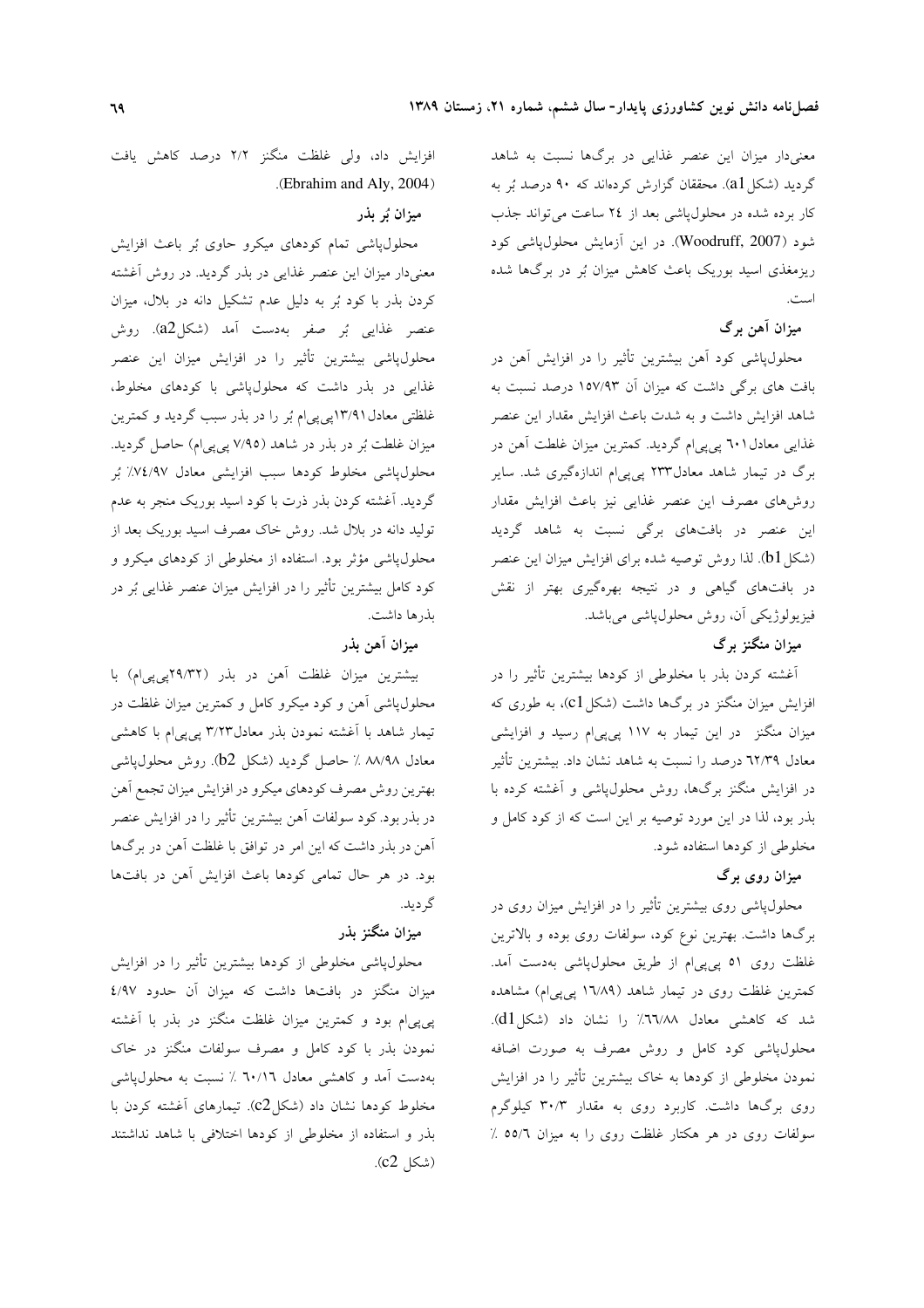

شکل ۱– تأثیر روش۵ای استفاده از عناصر غذایی میکرو بر غلظت آنها در برگ ذرت بُر (a)، آهن (b)، منگنز (c) و روی (d)



شکل۲- تأثیر روش۵ای استفاده از عناصر غذایی میکرو بر میزان آنها در بذر ذرت: بُر (a)، آهن (b)، منگنز (c) و روی (d Figure 2. Effect of micro-element application on their contents in seed: B(a), Fe(b), Mn(e) and Zn(d)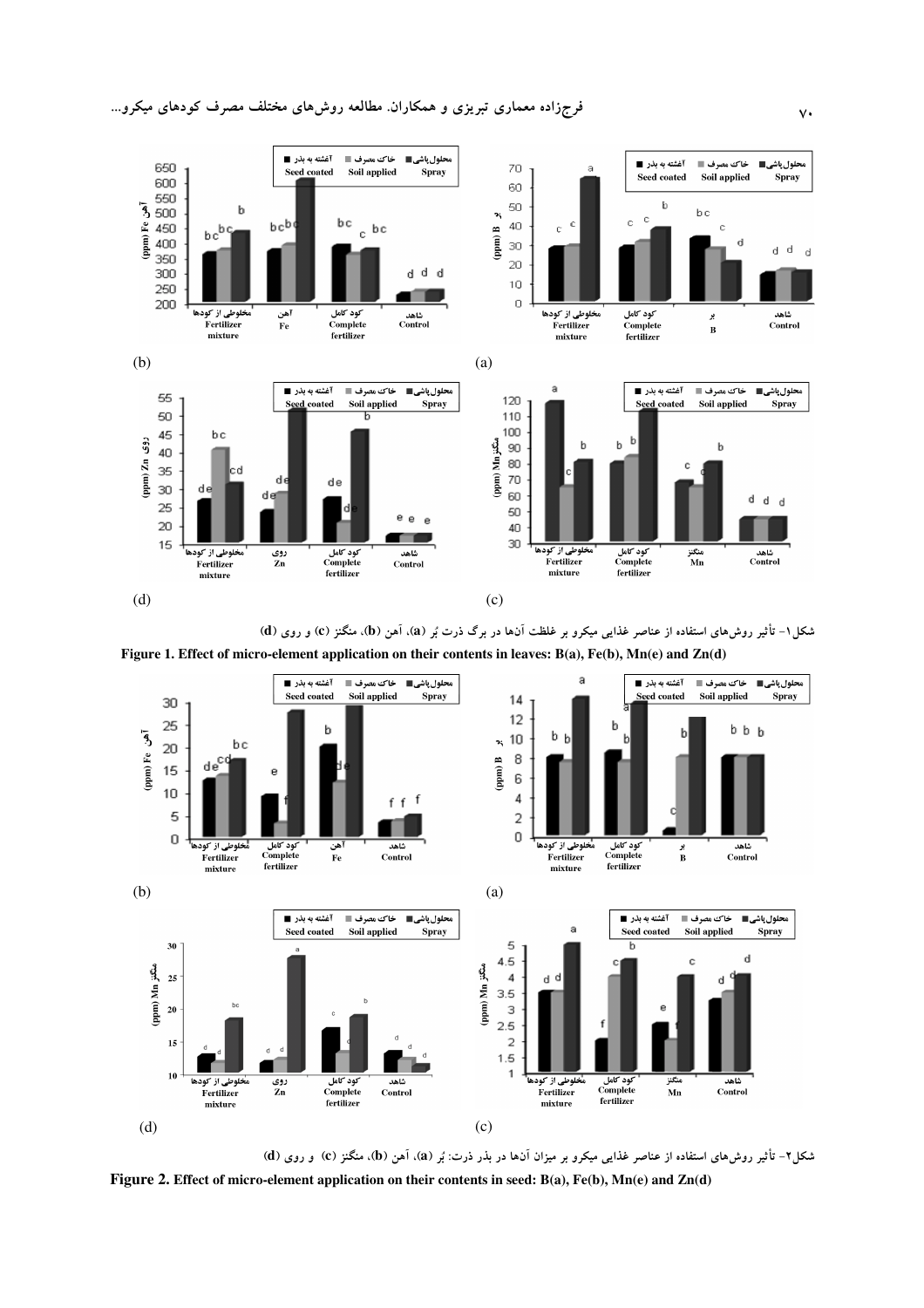

شکل۳– تأثیر عناصر مختلف غذایی میکرو بر عملکرد محصول Figure 3. Effect of different nutritional elemnts yield

جدول ۱– خصوصیات فیزیکی و شیمیایی خاک مزرعه

 Table 1. Physical and chemical characteristics of the field soil سيلت  $(7)$ silt رس  $\left(\frac{1}{2}\right)$ clay شن  $(7)$ sand پتاسيم قابل جذب Available potassium  $(ppm)$ فسفر قابل جذب Available phosphorus  $(ppm)$ نيتروژن کل Total N  $\left(\dot{a}\right)$ كربن آلي **Organic** carbon  $(\lambda)$ (اسيدتيه) pH قابليت هدايت الكتريكي Electrical conductivity  $(ds/m)$ 20 14 66 218 12.20 0.11 0.88 7.80 0.30-0.80

جدول۲- درصد عناصر میکرو در کودهای میکرو مورداستفاده

| فرمول شیمیایی کود                       |              | روى               | آهن       | منگنز             | ئو      | مسر    | نيتروژن |
|-----------------------------------------|--------------|-------------------|-----------|-------------------|---------|--------|---------|
| Fertilizer chemical formula             |              | $\mathbf{Zn}(\%)$ | Fe $(\%)$ | $\mathbf{Mn}(\%)$ | $B(\%)$ | Cu (%) | $N(\%)$ |
| $Zn$ SO <sub>4</sub> -7H <sub>2</sub> O | سولفات روى   | 23                |           |                   |         |        |         |
| $FeSO4-7H2O$                            | سولفات آهن   |                   | 19        |                   |         |        |         |
| $MnSO4-5H2O$                            | سولفات منگنز |                   |           | 24                |         |        |         |
| $H_3BO3$                                | اسید بوریک   |                   |           |                   | 17      |        |         |
| Complete fertilizer                     | کو د کامل    | 5                 | 5         | $\overline{4}$    | 0.20    | 2      |         |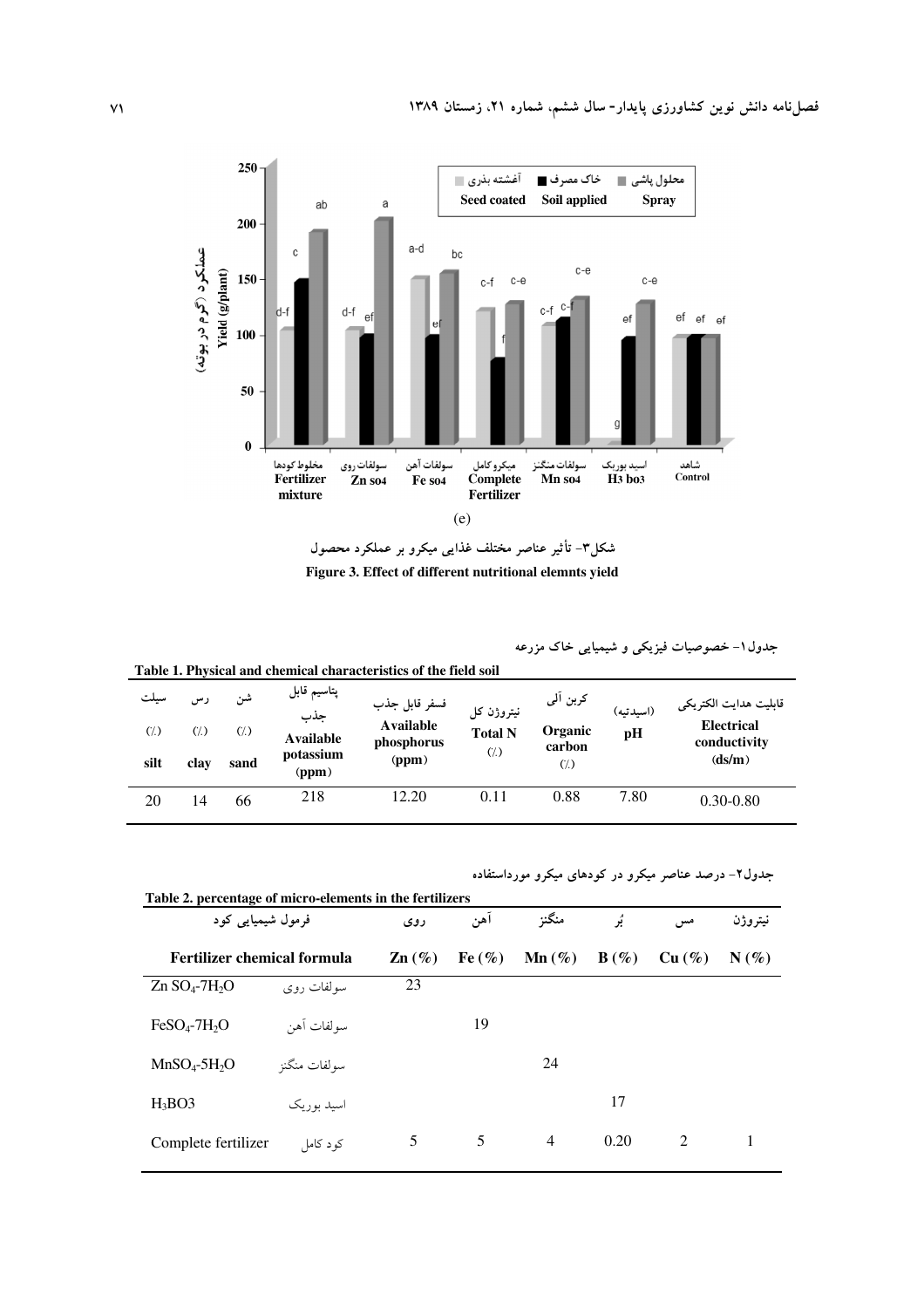|                                             |               |           |             |           | میانگین مربعات |          |             |             |               |                |
|---------------------------------------------|---------------|-----------|-------------|-----------|----------------|----------|-------------|-------------|---------------|----------------|
|                                             |               |           |             |           | M.S.           |          |             |             |               | عملكرد         |
| منبع تغييرات                                | درجه آزادى    | روی برگ   | روی بذر     | منگنز برگ | منگتز بذر      | آهن برگا | آهن بذر     | نېد<br>کې   | ېنې په.<br>م  | yield          |
| S.O.V.                                      | D.F.          | Leaf zinc | Seed zinc   | Leaf Mn   | Seed Mn        | Leaf Fe  | Seed Fe     | Leaf boron  | boron<br>Seed |                |
| ぶっ<br>replication                           | 2             | 746.4**   | 144.95**    | 3518.36** | $7.67***$      | 92096**  | 106.47**    | 473.96**    | 47.96**       | 29585207.67**  |
| نوع کود<br>Different fertilizers            | $\mathcal{L}$ | 2257.49** | 29.61**     | 4184.08** | $2.03***$      | 136394** | 438.53**    | 1050.71**   | $17.60**$     | 35924660.40*** |
| روش مصرف<br>Application method              | 2             | 2895.30** | $163.40***$ | ~\$0.66   | 5.99**         | 64345**  | $402.85***$ | $283.34***$ | $105.43***$   | 99089376.48**  |
| کود ٭ روش<br>Different fertilizer*          | $\circ$       | 1835.80** | 46.95**     | 857.36*** | $1.50***$      | 4552**   | $107.50***$ | 391.58**    | $24.67***$    | 20587955.05**  |
| خطاى أزمايشى<br>Application method<br>Error | 22            | 38.80     | 1.15        | 31.71     | 0.04           | 1335.48  | 4.55        | 12.12       | 0.71          | 3858744.69     |
| ضريب تغييرات<br>$C.V. (\%)$                 |               | 18.42     | 7.19        | 7.67      | 6.17           | 9.72     | 16.71       | 12.41       | 9.81          | 21.41          |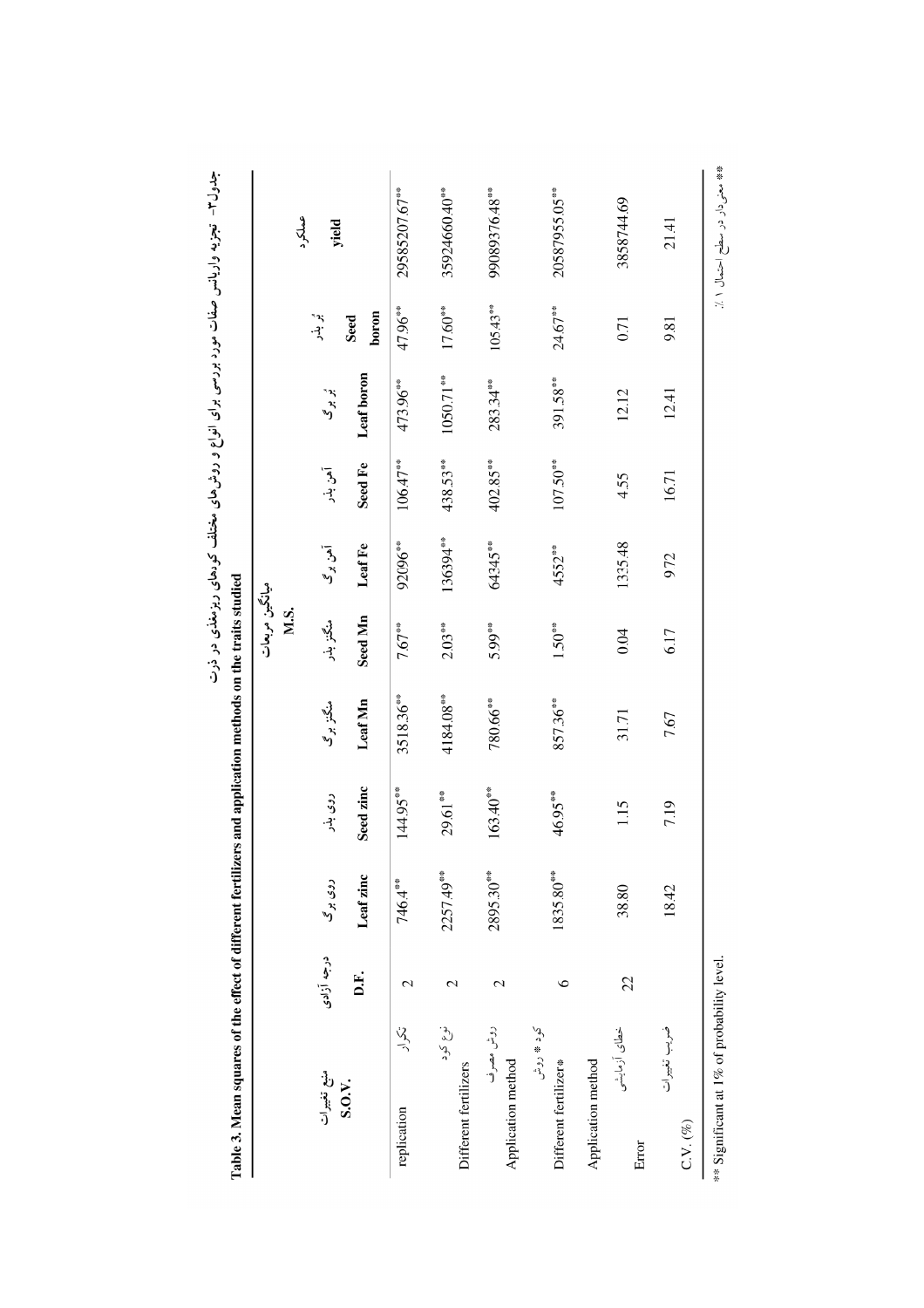خاصیت قلیایی خاک منطقه از میزان تأثیر روش خاک مصرف کاسته است. در آزمایشی حداکثر عملکرد دانه در لوبیا با محلول یاشی ۲/۱ ٪ آهن، روی و منگنز قبل و بعد از گل دهی حاصل گردیده است. همچنین محلول،پاشی منگنز ۳٤٪ عملکرد لوبيا سبز را افزايش داد (Hegazy et al., 1993). حسين و همکاران (Hussain et al., 2005) گزارش نمودهاند که مخلوطی از کودهای میکرو به صورت کلاته و یا غیر کلاته عملکرد بیولوژیکی و دانه بیشتری را نسبت به کاربرد تکی هر یک از کودها در گندم سبب شده است. محلولپاشی مؤثرترین روش مصرف عناصر غذایی بر عملکرد بوده است. مالون (Malone, 1999) بیان داشت که هم اکنون مهم ترین روش مصرف عناصر غذایی میکرو در سطح جهان روش خاک مصرف میباشد. اما این روش دارای معایبی است، به طوری که افزایش یکنواخت کودهای میکرو در خاک بسیار مشکل می باشد. لذا با توجه به تأثیر مثبت روش محلول،پاشی نسبت به .<br>خاک مصرف در این آزمایش بر ذرت، از محلول،پاشی می توان به عنوان روش بسیار مؤثر در افزایش عملکرد ذرت نام برد.

با وجود این که نتایج محققان مختلف نشان داده در گیاهان زراعی مختلف که آغشته نمودن بذر با عناصر غذایی کم مصرف بسیار مؤثرتر از افزایش آن در خاک و یا محلول،پاشی آن می باشد (Arshad et al., 2002)، ولی نتایج حاصل از این آزمایش در گیاه ذرت نشان داد که آغشته نمودن بذر با عناصر غذایی میکرو تأثیری بر عملکرد این گیاه زراعی ندارد و حتی گاهی باعث کاهش آن نیز می شود.

سياسگزاري

بدین وسیله از کمکهای ارزنده و صمیمانه معاونت پژوهشی دانشگاه آزاد اسلامی ملکان جهت انجام این تحقیق تشکر و قدردانے مے شود.

#### میزان روی بذر

مانند میزان روی در برگ، محلول،پاشی روی بیشترین تأثیر را در افزایش میزان روی در بذر داشت (شکل(d2). سایر محققین نیز گزارش نمودهاند که محلول،یاشی روی موجب افزایش غلظت روی در دانه گندم میشود (Zeidan et al., 2006). كاظمى يشت مسارى (Kazemi Poshtmasari et al., 2008) در تحقیقی روی لوبیا نشان دادند که محلول یاشی عناصر نسبت به مصرف کود در خاک بیشترین غلظت آهن، روی و منگنز در برگها را موجب گردید. در این آزمایش محلول،یاشی آهن و روی باعث افزایش میزان این عناصر در بذر نسبت به سایر روشهای مصرف گردید. ولی غلظت منگنز در هیچیک از تیمارها به طور معنی داری تغییر پیدا نکرد. حداکثر میزان آهن و روی در بذر از طریق محلول،پاشی حاصل گردید. محلول،پاشی روی نسبت به سایر روش تأثیر بیشتری در افزایش روی بذر داشت. روش أغشته كردن بذر نيز با اختلاف ناچيزي نسبت به روش مصرف کود در خاک در افزایش روی در بذر تأثیر داشته است.

### عملکہ د

بیشترین عملکرد با محلولپاشی سولفات روی معادل ۲۰۰/۵ گرم در بوته و کمترین میزان با آغشته نمودن بذر بهدلیل عدم تولید دانه در بلال بهدست آمد (شکل۳) محققان دیگر نیز در مورد تأثیر روی بر عملکرد گیاهان گزارش نمودهاند که کود روی عملکرد دانه لوبیا را ۲۵٪ افزایش داده Farajzadeh et al., 2009; Kazemi Poshtmasari ) است et al., 2008). محلول یاشی ۰/۲ درصد عنصر روی، عملکرد لوبیا را از ٤ تن به٧ تن در هكتار افزايش داد ( Deka and ,1991 Shadeque). در این آزمایش مؤثرترین روش مصرف سولفات روی، روش محلول،یاشی بوده که البته این تأثیر می تواند از شرایط خاک منطقه ناشی شده باشد، به طوری که

#### **References**

#### منابع

- Arshadallah M, Sarfraz M, Sadiq M, Mehdi SM, Hassan G (2002) Effect of pre-sowing seed treatment with micronutrients on growth parameters of Raya. Asian Journal of Plant Science 1: 22-23.
- Bengtsson H, Oborn I, Jonsson S, Nilsson I, Andersson A (2003) Field balances of some mineral nutrients and trace elements in organic and conventional dairy farming: a case study at Ojebyn, Sweden. European Journal of Agronomy 20: 101-116.
- Deka B, Shadeque A (1991) Influence of micronutrients on growth yield of ranch bean. Seed and Farm 17:12-18